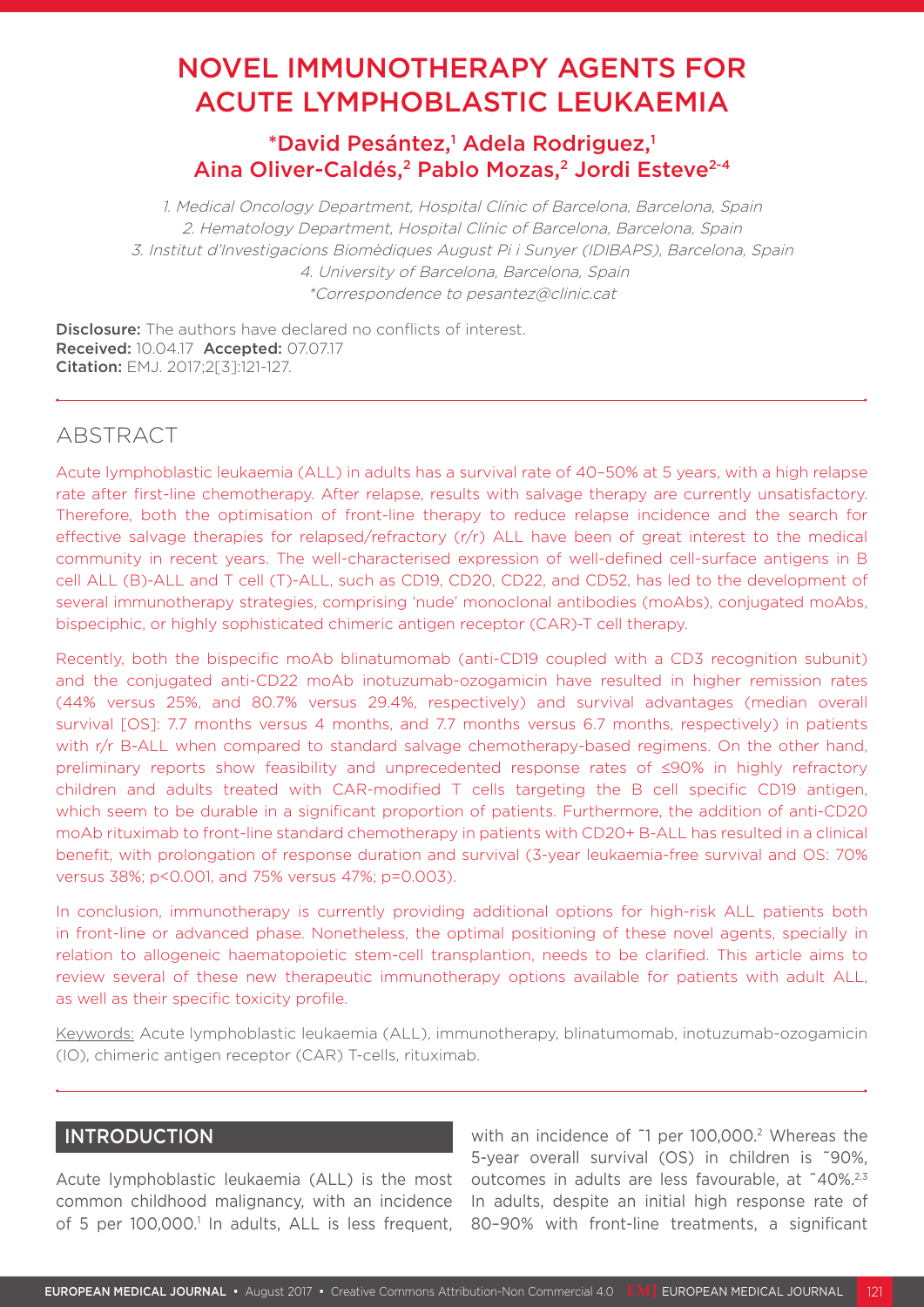proportion of patients experience a relapse. Applying paediatric-like regimens to adolescents and young adults optimises front-line therapy efficiency.4 After a first relapse, the chance to obtain a subsequent complete remission (CR) with standard chemotherapy-based regimens ranges from 30–40%, and decreases to 10–20% after further relapses. Moreover, only a minority of these patients will be able to receive allogeneic haematopoietic stem cell transplantation (allo-SCT); this is the only treatment that allows durable responses in a significant proportion of relapsed ALL patients.<sup>5-7</sup>

In this context, there is a great interest in optimising front-line therapy to prevent relapse and find more effective salvage therapies for relapsed/refractory (r/r) ALL. The stable expression of several antigenic markers in B cell ALL (B-ALL) and T cell ALL (T-ALL), such as CD19, CD20, and CD22 cell-surface antigens, has led to the development of diverse antibodies with significant clinical activity directed against these antigens. Antibodies such as blinatumomab, inotuzumab-ozogamicin (IO), and rituximab have already been approved by the US Food and Drug Administration (FDA).<sup>8-10</sup> Recently, chimeric antigen receptor (CAR)-T cell therapy has shown promising results in treatment of r/r ALL, although it is still in the early stages of development.<sup>11,12</sup>

#### CD19-DIRECTED THERAPY

CD19 is a cell-surface receptor expressed on B cells from the late pro-B cell stage until plasma cell differentiation.<sup>6,7</sup> Blinatumomab, approved by the FDA (2014) and the European Medicines Agency (EMA) (2015) for the treatment of r/r philadelphianegative (Ph-) B-ALL.

Blinatumomab is a bispecific T cell engager antibody, derived from a B-linage-specific mouse monoclonal antibody (moAB). Thus, one arm binds CD3 while the other binds CD19, redirecting unstimulated primary human T cells against CD19-positive lymphoma cells.<sup>8,13</sup> Activating proliferation of CD4+ and CD8+ cells and inducing granzyme and perforin-mediated serial tumour lysis upon recognition of CD19 antigen in B-cells, including B-ALL blasts.<sup>3,5,6,14</sup>

Blinatumomab has been administered in two different clinical settings with different tumour loads: in patients with persistent or reappearing minimal residual disease (MRD) and for patients in overt haematological relapse. Interestingly, in a small series of patients with positive MRD, blinatumomab was capable of inducing durable responses with MRD clearance in 16 out of 18 patients.<sup>15</sup> Furthermore, this agent showed a high clinical activity in r/r Ph- B-ALL. Thus, the response rate in a Phase II trial that included 189 patients with high-risk relapse was 43%, within two courses, including 33% CR. Forty percent of treated patients subsequently received an allo-SCT. Adverse events included two unexpected, blinatumomab-specific events, such as Grade 3 cytokine release syndrome (CRS) in 3 patients and Grade 3–4 neurological events in 20 patients, which included seizures, aphasia, and encephalopathy. This drug must be administered in continuous intravenous infusion over 4 weeks at a dose of 28 μg/day (9 μg/day during the first week).<sup>15,16</sup>

In a confirmatory Phase II study of 116 adult patients, 78% had a complete MRD response rate after one cycle of blinatumomab. The most frequent adverse events were tremor, aphasia, and encephalopathy.<sup>17</sup> In a Phase II study in r/r Philadelphia-positive B-ALL, 44 of 45 patients failed the second or later-generation tyrosine kinase inhibitor therapy, of which 16 (36%) patients achieved CR or CR with partial haematological recovery. The adverse events were those described previously.18

A recent, large, Phase III study has shown the superiority of blinatumomab compared to standard salvage chemotherapy in patients with refractory or high-risk (i.e. with a response duration <12 months or following allo-SCT) B-ALL r/r in terms of response rate (44% versus 25%) regarding CR and CR with incomplete haematological recovery and survival. Nonetheless, median OS after blinatumomab was 7.7 months, and blinatumomab is recommended as a 'bridge strategy' to bring patients to allo-SCT, although the overall result of such a strategy is currently unknown. Although the mechanisms of resistance to blinatumomab are incompletely elucidated, the emergence of a CD19 negative subclone can be observed in 30-50% of patients.<sup>19</sup>

CAR are recombinant antigen receptors with an anti-tumour target specificity, generated with the purpose to redirect autologous or allogeneic T lymphocytes or natural killer cells against tumour cells.20 Diverse CAR T-cells have been engineered with different antigenic specificity and several costimulatory constructs to induce a durable response. Nonetheless, most clinical experiences accumulated correspond to treatment of advanced phase B-ALL and other B cell malignancies with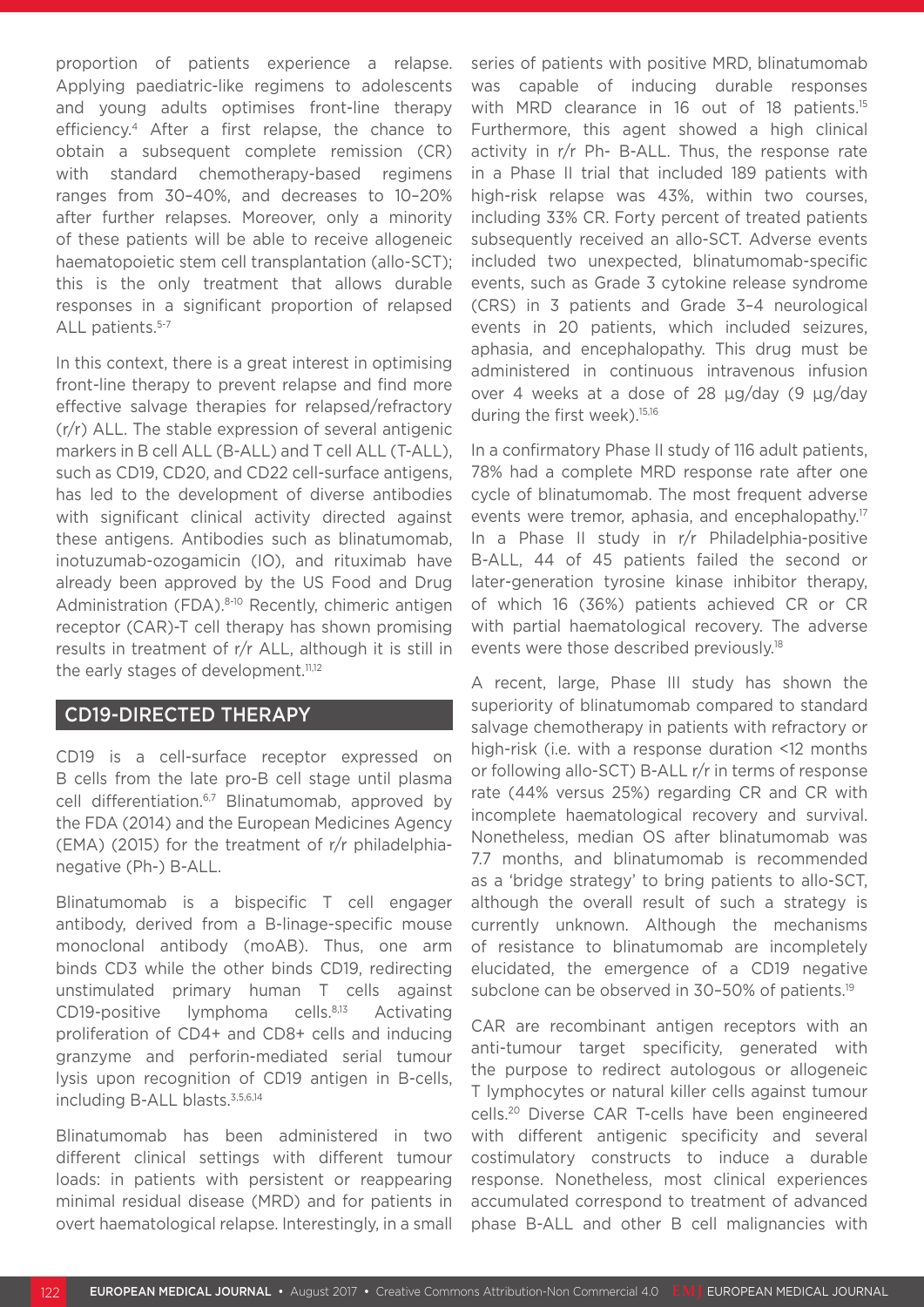anti-CD19 CAR-T cells. CD19 is considered an adequate target for treatment of B cell malignancies, since it is a surface marker expressed during all B cell ontogeny and expressed in almost all B cell malignancies, including ALL.<sup>20</sup> Adoptive transfer of anti-CD19 CAR-T cells has resulted in an unexpectedly high rate of response in highly refractory B-ALL populations,<sup>20,21</sup> with CR rates of ≤90% and 1-year survival >50%, in both children and adults.

Experience with CTL019, anti-CD19 CAR with 4-1BB (CD137) costimulatory molecule (University of Pennsylvania, Pennsylvania, USA) in paediatric and adult B-ALL reported 27 of 30 patients (90%) were in a morphologic CR at the first assessment, 1 month after the infusion of CTL019. The rate of event-free survival at the median follow-up of 6 months was 67% in this heavily pretreated population.20

Davila et al.<sup>11</sup> in a clinical trial involving 16 patients with r/r B-ALL who were treated with autologous T cells expressing the CAR 19-28z specific for the CD19 antigen, demonstrated that the response rate was 88%, allowing the transition of most of these patients to an allo-SCT as definitive therapy.<sup>11</sup> Lee et al.<sup>22</sup> recently reported a CR rate of 70% in a National Cancer Institute (NCI) analysis of 20 children and young adults with ALL.<sup>22,23</sup> Overall, there has been substantial experience with CAR therapy in children and adults with B-ALL, and response rates have not varied with age.

Treatments with CAR-T have been associated with unexpected toxicity, considered to be related to the rapid expansion of CAR-T clones, namely CRS and neurological dysfunction.<sup>11</sup> A few cases of CRS and neurotoxicity with fatal outcome have been described. Laboratory markers of systemic inflammation, including C-reactive protein and ferritin levels, were elevated in all the patients. Patients who had severe CRS had higher peak levels of interleukin (IL)-6 than patients who did not have severe CRS (p<0.001). Predictive factors and optimal management (treatment with tocilizumab/ anti-IL-6 for severe CRS) resulted in a complete reversal of symptoms and a normalisation of laboratory results. Relapses ocurred in two of the nine patients who received immunosuppressive therapy for the CRS.<sup>11,22</sup>

Moreover, therapy with anti-CD19 CAR-T is followed by persistent B cell aplasia (on-target toxicity), which requires immunoglobulin reposition.<sup>11,12,22,24-26</sup> Randomised controlled trials comparing the efficacy of CD19-CAR versus blinatumomab r/r B-ALL are not available. CAR-based therapies have, on average, demonstrated higher remission rates than those reported with blinatumomab24-26 A major distinction between blinatumomab and CD19-CAR-T cells is a difference in the duration of antileukaemic effects (CD19-CAR>blinatumomab).24-27

In summary, CD19-targeted CAR-T therapy is an emerging therapy that results in a high rate of response in both children and adult B-ALL refractory, compared to other therapeutic alternatives; responses that are durable in a significant proportion of patients. Although CAR-T cell therapies are still at an early stage, several observations suggest potential benefits. To date, the most dramatic results have been seen in ALL.<sup>11,12,22</sup>

A number of issues surrounding this therapy remain uncertain: extended follow-up is required to assess the proportion of patients that can be cured, the requirement of subsequent allo-SCT, optimal anti-CD19 CAR-T construct, the management of toxicity, predictive factors of response, and overall further development (CAR-T with dual targets, etc.). The worldwide availability of this therapy is also unclear.

#### ANTI-CD20 THERAPY

Rituximab is a chimeric moAb against CD20. Patients with B-lineage ALL may also have the CD20 antigen, being one of the first moAb that was evaluated as a treatment for patients with ALL.<sup>28</sup> Interest in this kind of condition is because ˜30–50% of precursor B cells express the CD20 antigen on the surface, which is targeted by rituximab. In addition, there are data suggesting that the expression of CD20 carries a worse prognosis in ALL.29

Maury et al.,<sup>10</sup> in a multicentre trial with adults with CD20-positive (CD20+) Ph- ALL randomised patients to receive chemotherapy with or without rituximab and demonstrated that patients assigned to the rituximab group had longer event-free survival than those assigned to the control group with GRAALL-2005 chemotherapy regimen (hazard ratio [HR]: 0.66; 95% confidence interval [CI]: 0.45–0.98; p=0.04). The estimated 2-year event-free survival rates were 65% (95% CI: 56–75) and 52% (95% CI: 43–63), respectively. The safety profile was quite good and the study showed that infectious events were slightly more frequent in the rituximab group, but the difference was not significant.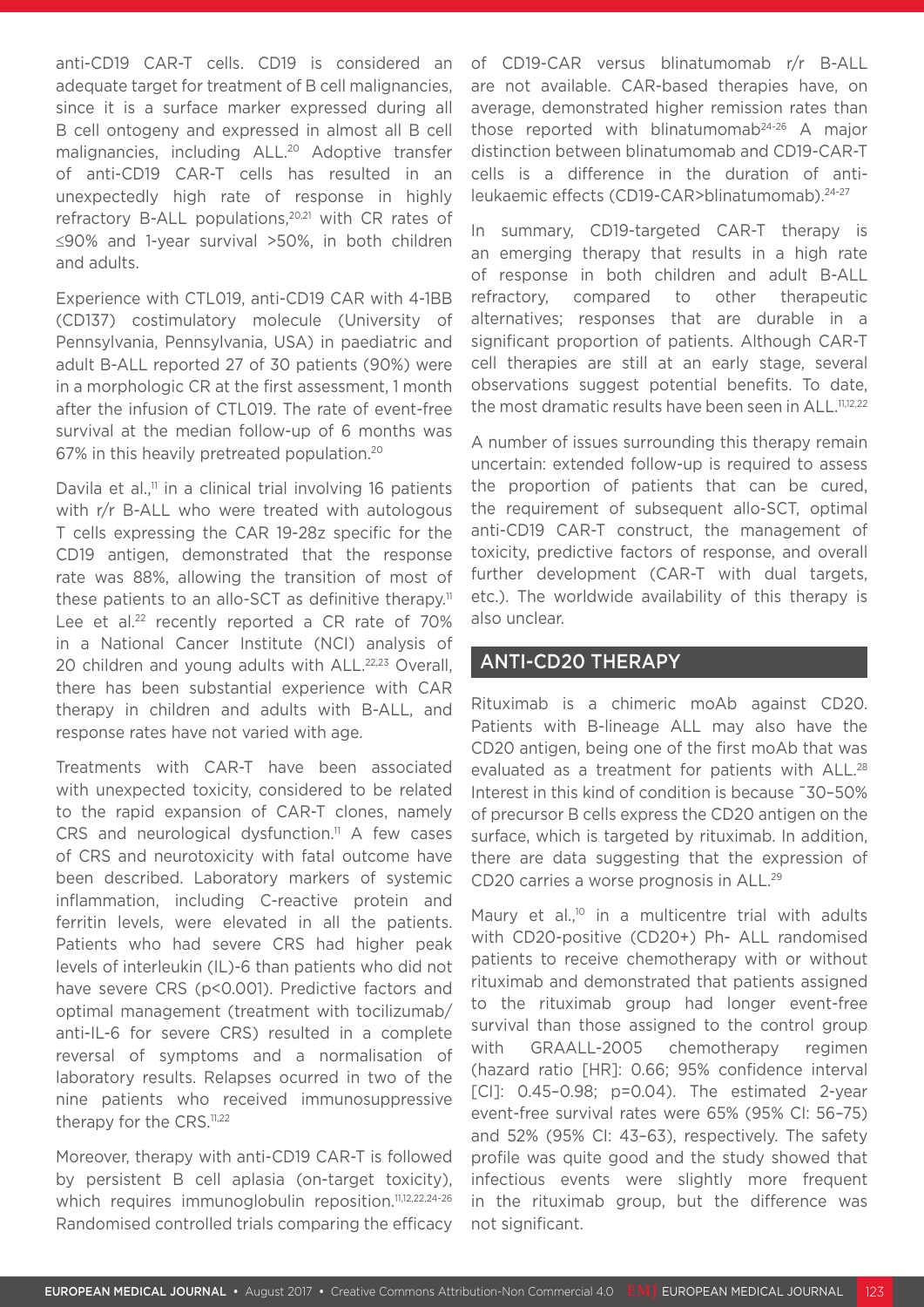

Figure 1: Proposed mechanism of action of inotuzumab ozogamicin. IgG4: immunoglobulin G4.

Similarly, Thomas et al. $30$  in a prospective, sequential, open-label, single-centre, Phase II trial, treated 282 adolescents and adults with newly diagnosed Ph- B-ALL with standard or modified hyper-CVAD regimens. The latter incorporated standard dose of rituximab when the expression of CD20 was >20%. The results suggested that the addition of rituximab to the hyper-CVADbased regimens for the CD20+ precursor ALL-B significantly improved CR rates at 3 years (70% versus 38%; p<0.001) and OS (75% versus 47%; p=0.003).30

The German group was able to demonstrate improvement in the 3-year CR and OS rates (64% versus 58%; p=0.009; and 75% versus 54%, no p value given) when incorporating rituximab to standard chemotherapy in the context of the GMALL protocol 07/2003.31,32 Studies to date have demonstrated the advantages of the association of rituximab in standard therapeutic protocols for patients with CD20+ Ph- ALL, with a safety profile quite similar to standard therapy.<sup>10,33</sup>

Recently, second-generation anti-CD20 moAbs, such as ofatumumab (Type I) and obinutuzumab (Type II), have been used in CD20+ B-ALL. Addition of ofatumumab to hyper-CVAD chemotherapy

has been used in a Phase II trial with a limited number of patients with promising results, and is currently being used in an ongoing clinical trial in combination with BFM chemotherapy.34-36

#### CD22-DIRECTED THERAPY

CD22 is a B-lineage specific antigen expressed in >90% of leukaemic blasts in patients with ALL. It is a 135 kDa sialoglycoprotein that is expressed from the early to late stages of differentiation of B cells, with loss of expression in plasma cells.<sup>37</sup> CD22 is part of the immunoglobulin superfamily and what is interesting, from a pharmacological point of view, is that CD22 is rapidly internalised when binding to its antigen occurs, so it can be conjugated to a cytotoxic component to increase its efficacy (Figure 1).<sup>38</sup>

IO is a humanised moAb against CD22 conjugated to calicheamicin, a cytotoxic agent derived from *Micromonospora echinospora*. **Calicheamicin** induces breaks in DNA double-strands and apoptosis independent of cell cycle progression.40 IO is the most developed targeted antibody in this group. IO's ability to induce cell death is dose and time dependent and maximal saturation of CD22 is not essential for efficient cell death. The hypothesis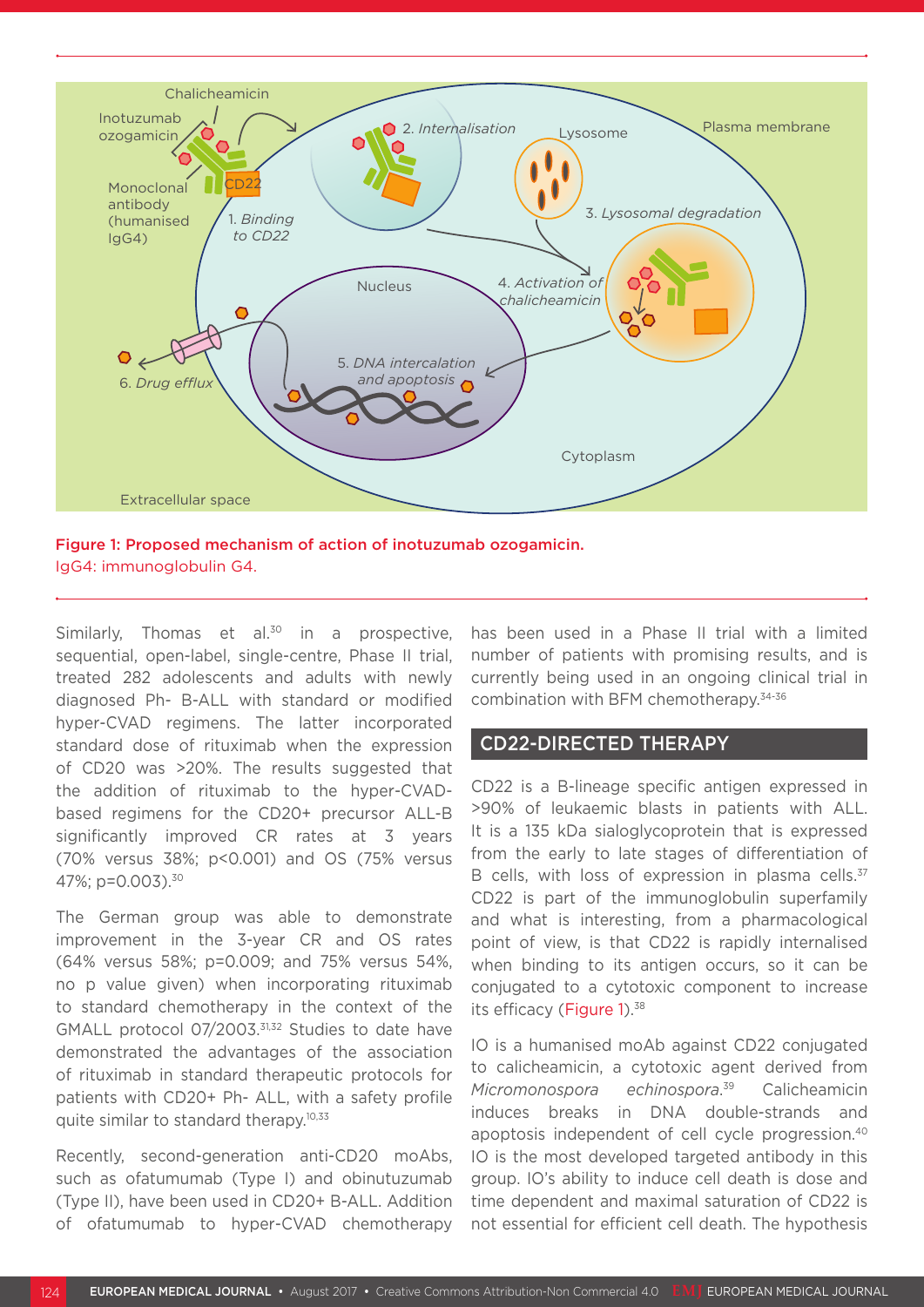is that there is a continuous renewal of the cell surface expression of CD22 with an unstopped binding of IO and subsequent accumulation of calicheamicin inside the cell, which leads to apoptosis. $31$ 

A two-group, randomised, Phase III trial, assigned adult patients with CD22+ r/r ALL to receive either IO or standard intensive chemotherapy.<sup>42</sup> IO was given intravenously at a 1.8 mg/m<sup>2</sup> dose receiving 0.8 mg on Day 1 and 0.5 mg on Days 8 and 15, based on a Phase II clinical trial. The first cycle had a duration of 21 days and from the second cycle the duration was 28 days. The other group received chemotherapy of investigator's choice with three possible standard regimens.

Of the 326 patients who underwent randomisation, the first 218 (109 in each group) were included in the primary intention-to-treat analysis of complete remission. The primary endpoints were CR and OS. The results showed a CR of 80.7% versus 29.4% (p<0.001) and OS of 7.7 months versus 6.7 months (HR: 0.77; p=0.04). High remission rates were noticed in patients with both higher (>90%) and lower (<90%) levels of CD22 expression. Other results showed a CR with MRD below the threshold (0.01% marrow blasts) of 78.4% versus 28.1% (p<0.001), duration of remission of 4.6 months versus 3.1 months (HR: 0.55; p=0.03), and progression free survival 5 months versus 1.8 months (HR: 0.45; p<0.001). More patients proceeded to SCT after treatment in the IO group (41% versus 11%; p<0.001). It is noticeable that in patients with Ph+ ALL or t(4:11)+ ALL remission rates did not differ significantly between treatment groups.

Liver-related adverse events were more frequent in the IO group. They included increased levels of aspartate aminotransferase, alanine aminotransferase, and bilirubin. Veno-occlusive liver disease (VOD) of any grade occurred in 15 patients (11%) and cases were reported ≤2 years after randomisation. During, or shortly after treatment, five patients were diagnosed with VOD, two of which had undergone a SCT before randomisation. Of the 45 patients of the IO group who underwent a SCT after the trial, 10 patients had VOD, with the procedure being the second transplantation for 3 patients. The median time to the development of VOD after SCT was 16 days. Two treatment-related deaths due to VOD occurred after post-trial transplantation. In the standard chemotherapy group no cases of VOD were

noticed during treatment and, of the 20 patients who underwent SCT, 1 patient was diagnosed with VOD.<sup>42,43</sup>

A study to identify prognostic factors in r/r ALL patients receiving IO was performed. By multivariate analysis, a high peripheral blood absolute blast count  $(>\frac{1}{2}1)(0)^9/L$  and low platelet count (<100x109/L) was associated with a lower chance to achieve bone marrow CR. Also, baseline features were seen to independently affect survival, including cytogenetics (complex karyotype, translocation [4;11], translocation [9;22], abnormal chromosome 7), disease beyond first salvage therapy, and high peripheral absolute blast count. Based on the three previous features, patients with 0, 1, 2, or 3 adverse factors had a median survival of ≥42, 8.8, 7.1, and 2.6 months, respectively.<sup>42</sup>

IO is also being tested as a first-line treatment in old patients given the high toxicity related to conventional chemotherapy. There is an ongoing Phase II clinical trial for patients ≥60 years of age with newly diagnosed ALL who receive a combination of low intensity chemotherapy with mini-hyper-CVD, IO, rituximab, and intrathecal chemotherapy.38 Of the 20 patients included, with a median age of 69 years, an overall response rate of 95% has been observed, with 75% CR and 20% C-reactive protein. Progression free survival at 1-year has been 83% and OS 84%. Grade 3–4 non-haematological toxicities included increased liver enzymes and VOD in 1 patient; these are similar adverse effects to those observed in previous studies. These results suggest that combination of low intensity chemotherapy to targeted antibodies in first-line treatment of the elderly may obtain better outcomes than standard therapy.<sup>44</sup>

### CONCLUSIONS

The development of immunotherapy will provide additional opportunities of treatment in r/r ALL and other haematological diseases. Rituximab combined with conventional chemotherapy improves the results in survival, and recurrence-free survival. CAR-T cell therapy against CD19 has obtained response rates ≤90% in some series. Blinatumomab and IO have achieved better response rates compared to conventional chemotherapy. Safety in these new drugs has been tested and adverse events are acceptable.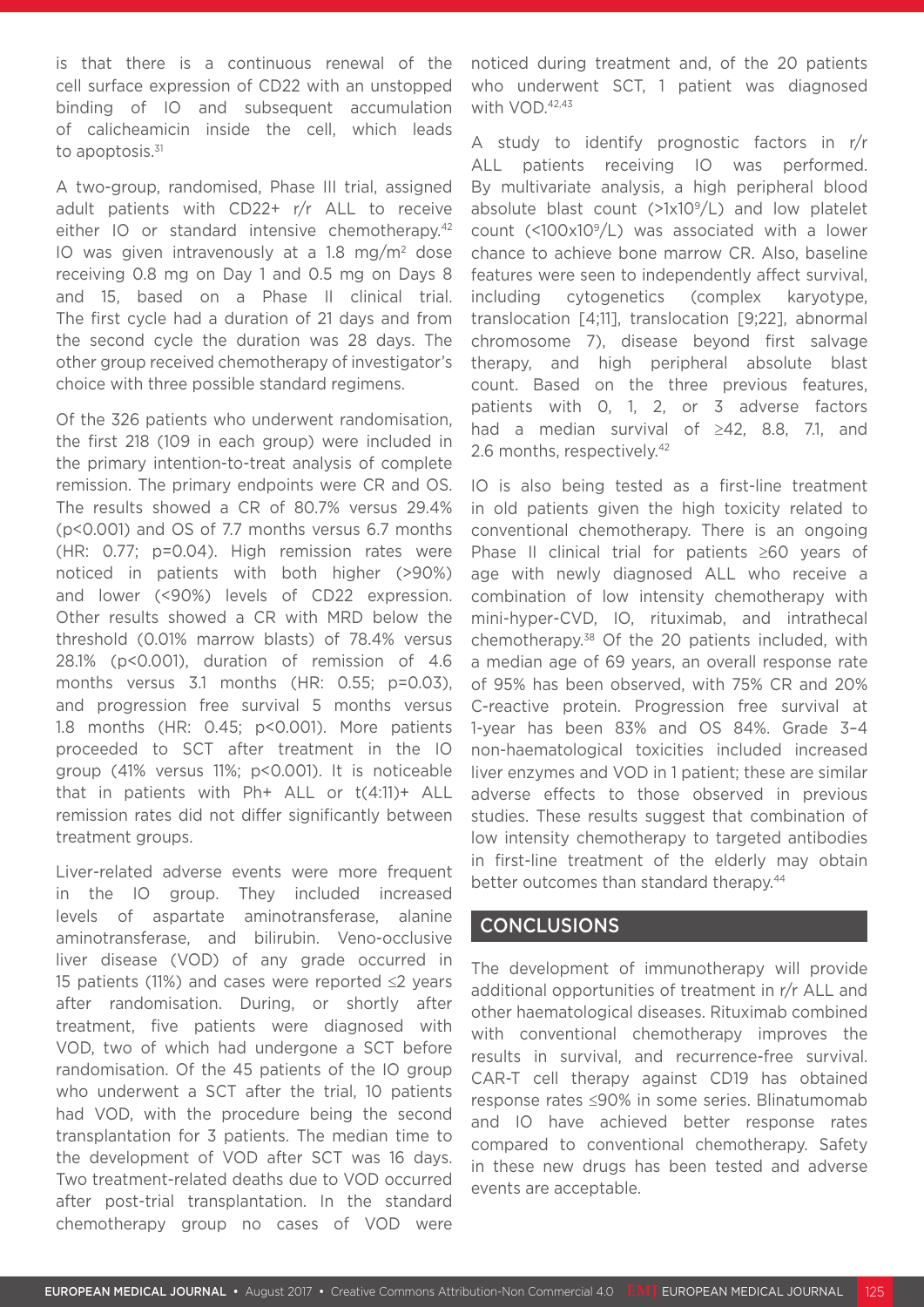Certainly, much remains to be explored in the field of immunotherapy for patients with ALL. Use of these drugs as treatment is needed to verify results obtained in clinical trials and further studies are needed to examine long-term results. The

next steps to be taken should be exploring the results of immunotherapy as first-line treatments (combined with standard chemotherapy or not) and finding new drugs to improve outcomes in T-ALL.

#### REFERENCES

1. Dores GM et al. Acute leukemia incidence and patient survival among children and adults in the United States, 2001–2007. Blood. 2012;119:34-43.

2. Rowe JM et al. Induction therapy for adults with acute lymphoblastic leukemia: results of more than 1500 patients from the international ALL trial: MRC UKALL XII/ECOG E2993. Blood 2005;106(12):3760-67.

3. Sive JI et al. Outcomes in older adults with acute lymphoblastic leukaemia (ALL): results from the international MRC UKALL XII/ECOG2993 trial. Br J Haematol. 2012;157(4):463-71.

4. Rytting ME et al. (2017), Acute lymphoblastic leukemia in adolescents and young adults. Cancer. 2017;123(13): 2398-403.

5. Thomas DA et al. Primary refractory and relapsed adult acute lymphoblastic leukemia: characteristics, treatment results, and prognosis with salvage therapy. Cancer. 1999;86(7):1216-30.

6. Gökbuget N et al.; German Multicenter Study Group for Adult Acute Lymphoblastic Leukemia. Outcome of relapsed adult lymphoblastic leukemia depends on response to salvage chemotherapy, prognostic factors, and performance of stem cell transplantation. Blood. 2012;120(10):2032-41.

7. Siegel R et al. Cancer statistics, 2013. CA-Cancer J Clin. 2013;63(1):11-30.

8. Benjamin J, et al. The role of blinatumomab in patients with relapsed/ refractory acute lymphoblastic leukemia. Ther Adv Hematol. 2016; 7(3):142-56.

9. Kantarjian H et al. Blinatumomab versus chemotherapy for advanced acute lymphoblastic leukemia. N Engl J Med. 2017;376(9):836-47.

10. Maury S et al. Rituximab in B-lineage adult acute lymphoblastic leukemia. N Engl J Med. 2016;375(11):1044-53.

11. Davila ML et al, "Efficacy and Toxicity Management of 19-28z CAR T Cell Therapy in B Cell Acute Lymphoblastic Leukemia," Science Translational Medicine (2014), Washington: American Association for the Advancement of Science, pp.224-25.

12. Aldoss I et al. Redirecting T cells to eradicate B-cell acute lymphoblastic leukemia: bispecific T-cell engagers and chimeric antigen receptors. Leukemia. 2017;31:777-87.

13. Wu J et al. Blinatumomab: a bispecific T cell engager (BiTE) antibody against CD19/CD3 for refractory acute lymphoid leukemia. J Hematol Oncol. 2015;8:104.

14. Nagorsen D et al. Blinatumomab: a historical perspective. Pharmacol Ther. 2012;136(3):334-42.

15. Topp MS et al. Long-term followup of hematologic relapse-free survival in a phase 2 study of blinatumomab in patients with MRD in B-lineage ALL. Blood. 2012;120(26):5185-7.

16. Topp MS et al. Phase II trial of the anti-CD19 bispecific T cell-engager blinatumomab shows hematologic and molecular remissions in patients with relapsed or refractory B-precursor acute lymphoblastic leukemia. J Clin Oncol. 2014;32(36):4134-40.

17. Gökbuget N et al. BLAST: a confirmatory, single-arm, phase 2 study of blinatumomab, a bispecific T-cell engager antibody construct, in patients with minimal residual disease B-precursor acute lymphoblastic leukemia (ALL). Blood. 2014;24:379.

18. Martinelli G et al. Complete molecular and hematologic response in adult patients with relapsed/refractory (R/R) philadelphia chromosome-positive B-precursor acute lymphoblastic leukemia (ALL) following treatment with blinatumomab: Results from a phase 2 single-arm, multicenter study (alcantara). Blood. 2015;126(23):679.

19. Topp MS et al. Safety and activity of blinatumomab for adult patients with relapsed or refractory B-precursor acute lymphoblastic leukaemia: a multicentre, single-arm, phase 2 study. Lancet Oncol. 2015;16(1):57-66.

20. Maude SL et al. CD19-targeted chimeric antigen receptor T-cell therapy for acute lymphoblastic leukemia. Blood. 2015;125(26):4017-23.

21. Scheuermann RH, Racila E. CD19 antigen in leukemia and lymphoma diagnosis and immunotherapy. Leuk Lymphoma. 1995;18(5-6):385-97. Erratum in: Blood. 2016;128(10):1441.

22. Lee DW et al. T cells expressing CD19 chimeric antigen receptors for acute lymphoblastic leukaemia in children and young adults: a phase 1 dose-escalation trial. Lancet. 2015;385(9967):517-28.

23. Brentjens R et al, "CD19-targeted T cells rapidly induce molecular remissions in adults with chemotherapy-refractory acute lymphoblastic leukemia," Science translational medicine (2013), Washington: American Association for the Advancement of Science, pp.177.

24. Klinger M et al. Immunopharmacology response of patients with B-lineage acute lymphoblastic leukemia to continuous infusion of T cell-engaging CD19/ CD3 bispecific BiTE antibody blinatumomab. Blood. 2012;119(26):6226-33.

25. Zhu M et al. Blinatumomab, a bispecific T-cell engager for CD-19 targeted cancer immunotherapy: clinical pharmacology and its implications. Clin Pharmacokinet. 2016;55(10):1271-88.

26. Long AH et al. 4-1BB costimulation ameliorates T cell exhaustion induced by tonic signaling of chimeric antigen receptors. Nat Med. 2015;21(6):581-90.

27. Maude SL et al. Chimeric antigen receptor T cells for sustained remissions in leukemia. N Engl J Med. 2014;371(16): 1507-17.

28. Smith MR. Rituximab (monoclonal anti-CD20 antibody): mechanisms of action and resistance. Oncogene. 2003; 22(47):7359-68.

29. DeAngelo DJ. The use of novel monoclonal antibodies in the treatment of acute lymphoblastic leukemia. Am Soc Hematol Educ Program. 2015;2015(1): 400-5.

30. Thomas DA et al. Chemoimmunotherapy with a modified hyper-CVAD and rituximab regimen improves outcome in de novo philadelphia chromosome– negative precursor B-lineage acute aymphoblastic leukemia. J Clin Oncol. 2010;28(24):3880-9.

31. Gökbuget N, Hoelzer D. Treatment of adult acute lymphoblastic leukemia. 2009;46(1):64-75.

32. Gökbuget N, Hoelzer D. Rituximab in the treatment of adult ALL. Ann Hematol. 2006;85:117-9.

33. Hoelzer D et al. Immunochemotherapy with rituximab improves molecular CR rate and outcome In CD20+ B-lineage standard and high risk patients; results of 263 CD20+ patients studied prospectively In GMALL study 07/2003.